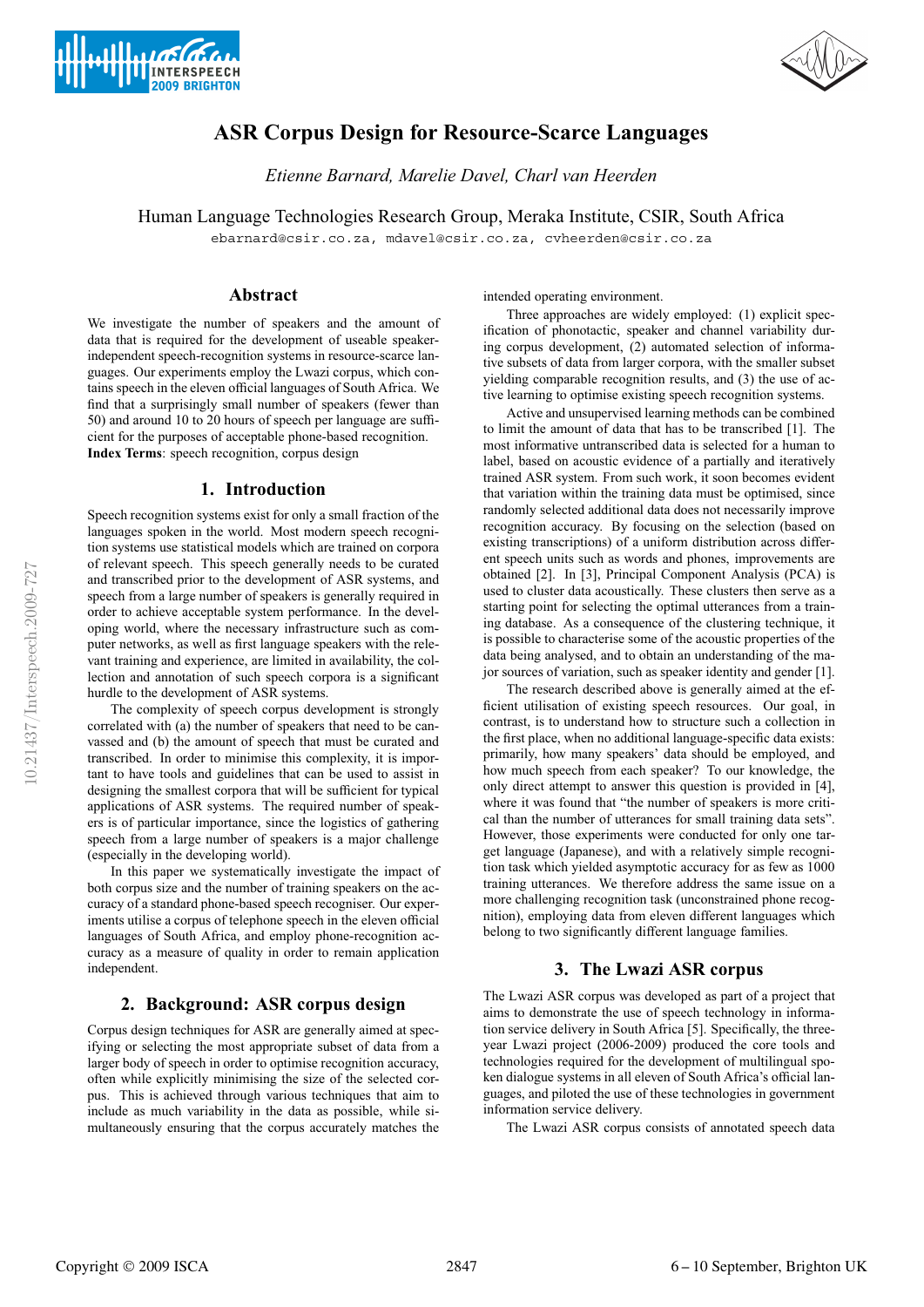in the languages listed in Table 1. For the majority of these languages, no prior speech technology components or resources were available.

| Language         | code | # million | language        |  |
|------------------|------|-----------|-----------------|--|
|                  |      | speakers  | family          |  |
| isiZulu          | Zul  | 10.7      | SB:Nguni        |  |
| isiXhosa         | Xho  | 7.9       | SB:Nguni        |  |
| <b>Afrikaans</b> | Afr  | 6.0       | Germanic        |  |
| Sepedi           | Nso  | 4.2       | SB:Sotho-Tswana |  |
| Setswana         | Tsn  | 3.7       | SB:Sotho-Tswana |  |
| Sesotho          | Sot  | 3.6       | SB:Sotho-Tswana |  |
| SA English       | Eng  | 3.6       | Germanic        |  |
| Xitsonga         | Tso  | 2.0       | SB:Tswa-Ronga   |  |
| siSwati          | Ssw  | 1.2       | SB:Nguni        |  |
| Tshivenda        | Ven  | 1.0       | SB:Venda        |  |
| isiNdebele       | Nbl  | 0.7       | SB:Nguni        |  |

Table 1: *The official languages of South Africa, their ISO 639- 3:2007 language codes, estimated number of home language speakers in South Africa and language family (SB indicates Southern Bantu).*

Cost effectiveness was an important consideration during the design of the ASR corpus. In order to be able to afford the creation of resources for all the above languages the corpus was designed to be as small as possible while remaining practically usable in a dialogue system, thereby enabling the development of seed ASR systems that are able to support more extensive data collection efforts. The ASR speech corpus consists of approximately 200 speakers per language (2,200 speakers in total), producing read and elicited speech, recorded over a telephone channel. Each speaker produced approximately 30 utterances; 16 of these were randomly selected from a phonetically balanced corpus and the remainder consist of short words and phrases: answers to open questions, answers to yes/no questions, spelt words, dates and numbers. The phonetically balanced corpus did not take tonal information into account (even though the Southern Bantu languages are tone languages), since tone is unlikely to be important for small-to-medium vocabulary applications [6]. In total, the corpus contains approximately 5 to 8 hours of speech per language, as summarised in Table 2.

| Language        | # total | $#$ speech | $#$ distinct |
|-----------------|---------|------------|--------------|
|                 | minutes | minutes    | phones       |
| Afr             | 213     | 182        | 37           |
| Eng(SA)         | 304     | 255        | 44           |
| <b>Nbl</b>      | 564     | 465        | 46           |
| <b>Nso</b>      | 394     | 301        | 45           |
| Sot             | 387     | 313        | 44           |
| <b>Tsn</b>      | 379     | 295        | 34           |
| <b>Ssw</b>      | 603     | 479        | 39           |
| Tso             | 378     | 316        | 54           |
| Ven             | 354     | 286        | 38           |
| Xho             | 470     | 370        | 52           |
| Zul             | 525     | 407        | 46           |
| $Eng (N-TIMIT)$ | 315     |            | 39           |

Table 2: *Size of the Lwazi ASR corpus. The size of the N-TIMIT corpus is provided as a comparison.*

The speaker population was selected to provide a balanced

profile with regard to age, gender and type of telephone (mobile or landline). Only first language speakers were recorded. All speech was digitised as 8kHz, 16-bit wav files.

#### **4. Phone recognition with the Lwazi corpus**

The recognisers we employ are standard HMM-based systems. We use HTK 3.4 to build a context-dependent cross-word HMM-based phone recogniser with triphone models. Each model has 3 emitting states with 7 mixtures per state. (These parameter choices were determined to be optimal for phonerecognition accuracy with the complete corpora during pilot experiments.) 39 features are used: 13 MFCCs together with their first and second order derivatives. Cepstral Mean Normalisation (CMN) as well as Cepstral Variance Normalisation (CVN) are used to perform speaker-specific normalisation. A diagonal covariance matrix is used; to partially compensate for the implicit assumption of feature independence, semi-tied transforms are applied. A flat phone-based language model is employed for phone recognition.

The optimal values of parameters such as the number of mixtures and the insertion penalty (during language modeling) will in general depend on the amount of training data available. Since our values are optimised for the full corpus, our reported accuracies for reduced corpora are underestimates. Although we have not exhaustively evaluated all parameter options, we have verified that the dependencies are quite weak, and that the overall trends reported below are also observed when the parameters are adjusted.

As the initial pronunciation dictionaries were developed to provide good coverage of each language in general, these dictionaries did not cover the entire ASR corpus. Grapheme-tophoneme rules are therefore extracted from the general dictionaries using the Default&Refine algorithm [7] and used to generate missing pronunciations. For the reason cited above, tone is not modelled in the system.

## **5. Results**

As discussed in Section 1, the most important quantitative variables in ASR corpus design are the number of training speakers employed, and the total amount of data available. Our experiments pertinent to these variables are summarised below.

#### **5.1. The number of training speakers**

To analyse the influence of the number of training speakers on the recognition accuracy achieved, we investigate phonerecognition accuracy as a function of both the number of training speakers and the total number of phones used for training. (We use the number of phones rather than the number of words or utterances as measure of the amount of training data employed because of the significant differences in word and utterance lengths between the various languages – the phone count is therefore a better measure of the actual amount of speech employed.) The training sets are selected in such a way that the number of phones per speaker remains balanced.

Fig. 1 shows typical results. (The solid blue triangle in the upper right-hand corner of each figure represents experiments that could not be performed because sufficient data was not available for each individual speaker.) It is clear that the number of training speakers has little or no influence on the accuracy achieved, in the range that we have investigated. Whereas the figures show systematically increasing accuracy as the number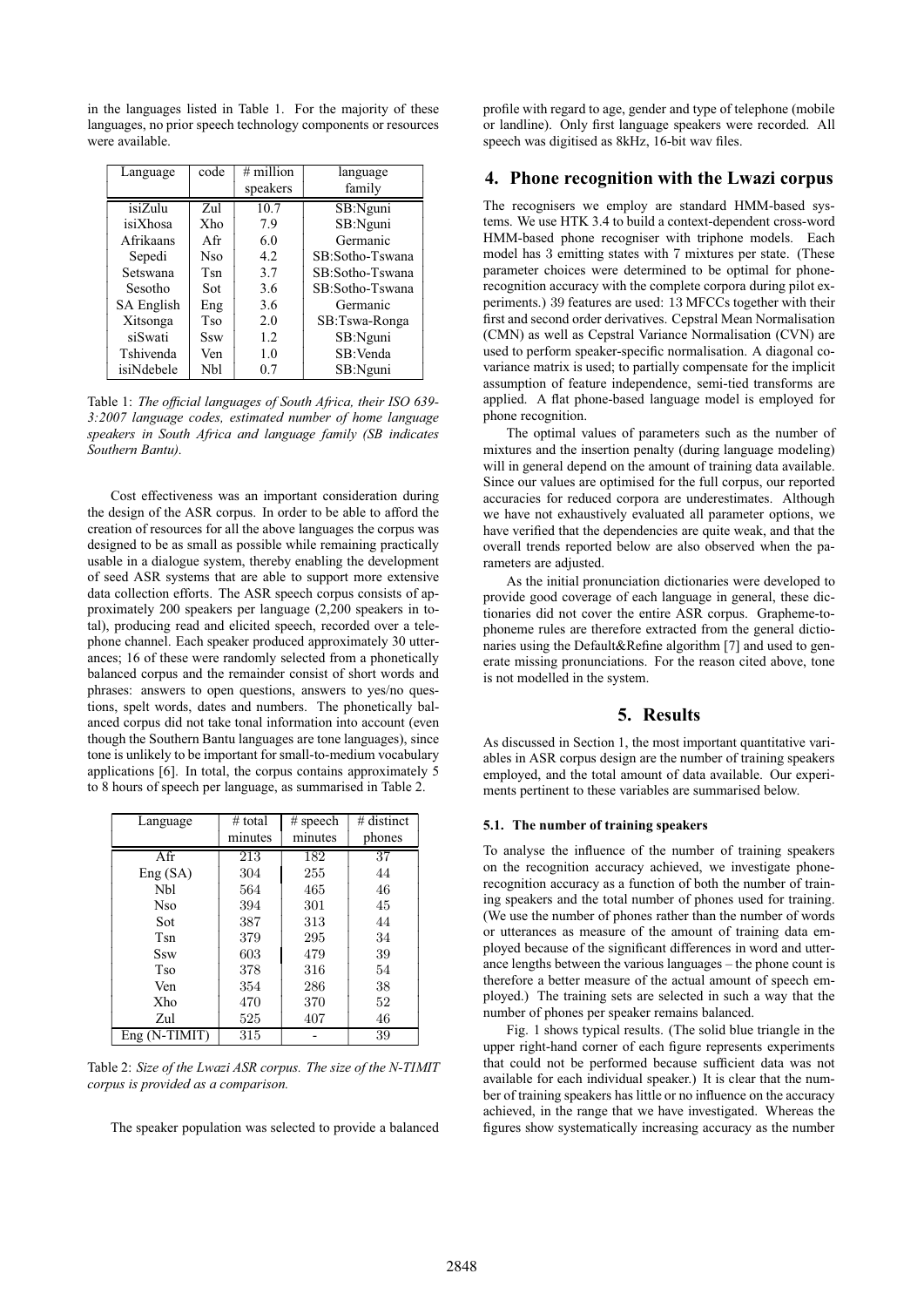





Figure 1: *Phone accuracy as a function of both the number of speakers and the total amount of training data. The colours represent the measured accuracy, with blue being the lowest accuracy and red the highest.*



Figure 2: *Phone accuracy as a function of the number of speakers in training set. In all cases, approximately* 25% *of the available training data is used*

of training phones is increased (from left to right), increasing the number of speakers contributing to a given set of training data has little effect (top to bottom). This same behaviour is observed for all eleven languages, and is confirmed by representations such as that shown in Fig 2 (which shows the phone accuracy as a function of the number of training speakers, when about a quarter of the training data is used in each language).

#### **5.2. The amount of training data**

In Fig. 3 we show the trends of phone recognition accuracy as a function of the amount of training data, when all 120 speakers are used. Although the curves for some languages (especially Sepedi) are quite noisy, it seems clear that none of the languages is approaching asymptotic phone-recognition accuracy given the amount of training data available in our corpus. In order to obtain a rough estimate of the amount of training data required to approach such an asymptote, we employ a heuristic relationship that is expected to hold for a wide range of classifiers [8]. This relationship states that the error rate will asymptotically depend on the number of training samples  $(N)$  through the relationship  $A - (B/N)$ , with A and B parameters corresponding to the asymptotic error rate and the number of training samples required to approach within 1% of that error rate, respectively. We have empirically determined that this relationship provides a reasonable fit to our data for values of  $N$  greater than approximately 50,000; we have therefore used a linear least-squares fit to estimate  $A$  and  $B$  values for all our languages, including only measured accuracies for  $N > 50,000$  in our analysis. Table 3 summarises the results obtained, and Fig. 4 shows a typical fit obtained in this manner. We see that quite good fits are obtained for several languages ( $R^2 > 0.96$ ), and that the B parameter, which is related to the number of training phones required for accurate training, ranges between approximately 300,000 and 550,000 for these languages. (For  $N = B$ , phone accuracies within 1% of the asymptotic value are predicted.) In our corpus, the average phone duration is approximately 150 ms - hence, corpora of approximately 750 to 1,400 minutes per language are suggested.